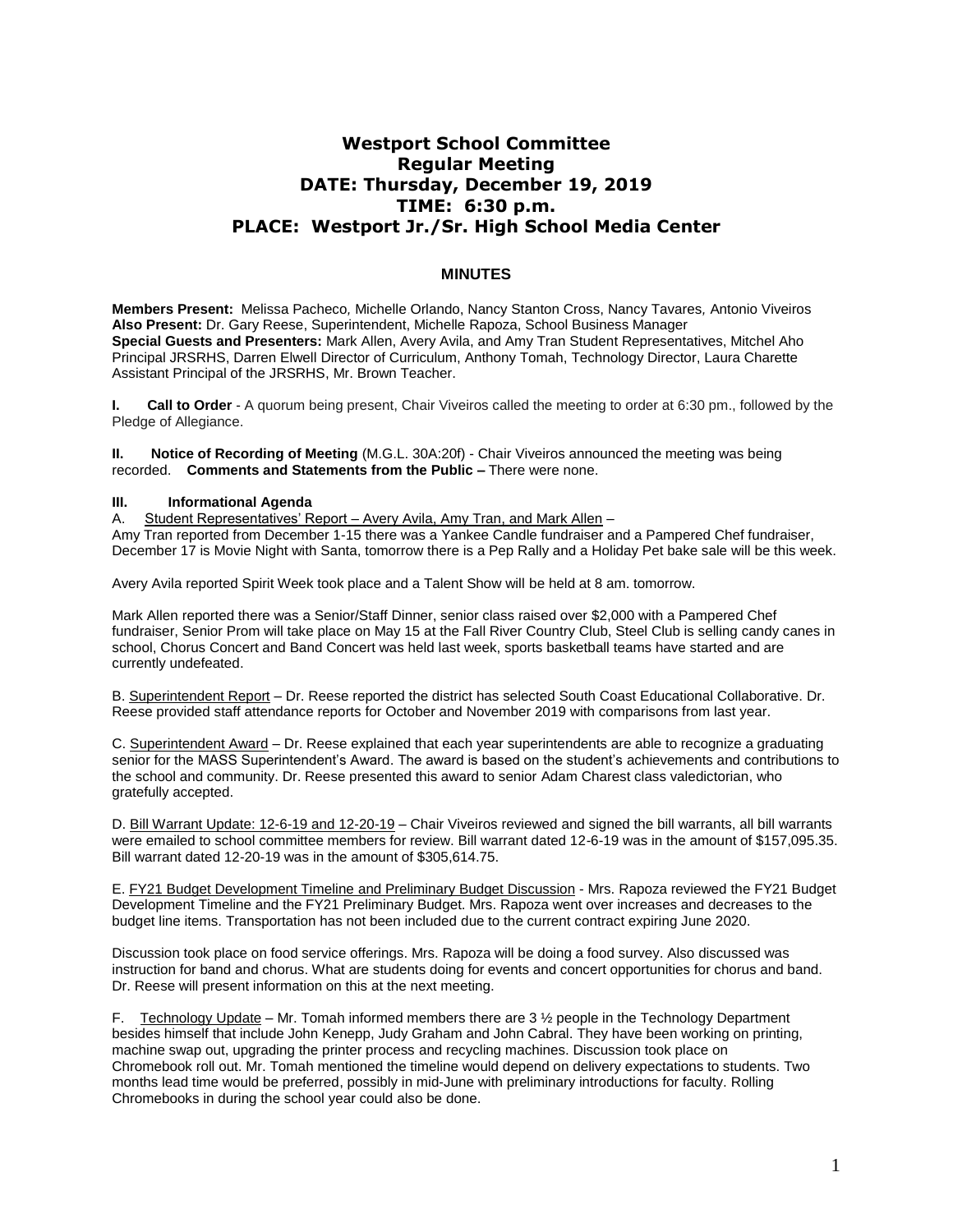G. Grade 9 Orientation - Laura Charette Assistant Principal of the JRSRHS shared information about an incoming grade nine orientation to be held on January 21 at 6 pm. There will be a presentation in the auditorium giving an academic overview and schedule. Also included will be student speakers, table displays with academic departments, International Exchange Club, Guidance, PTO, Music Boosters, Athletics and light refreshments.

H. WJSHS Student Schedule 2020-2021 Update – Mr. Aho Principal of the JRSRHS explained the goals and priorities in a new HS schedule. Items covered included a 6-period day schedule, bell schedule, rotation, class time comparison and breakdown, sample schedules, teacher workload and next steps. Discussion around prep time /instruction time took place.

Mr. Elwell explained the use of blocks of time, work beyond the school day, collaborative planning time and effective use of time. Also mentioned was the importance of having structure for common planning meetings with a report about what is being accomplished. A request was made from Mr. Aho to see a sample schedule for staff.

I. Community Group Usage of Facilities – Dr. Reese complied information on the use of facilities by community groups that included revenue collected and the different types of community groups. Dr. Reese is looking for consistency to ensure equity amongst all the community groups that use the facilities. Last year custodial costs were \$3,500 and building costs were \$4,700. This item will move to the action agenda for next meeting. Dr. Reese will provide a list of costs from past years and a fee schedule to the committee.

Discussion was held on town recreational sports for grades 5-8. Having open gym on Sundays for the community, possibly in collaboration with the Recreational Center was an idea brought forward.

J. Subcommittee Updates – Cable Commission - Ms. Stanton Cross reported that Town Council reviewed a letter sent about the request to fund Chromebooks. They reached an opinion that PEG funds could not be used for this purpose. The select board is in support of the Chromebooks and mentioned they would make a line item for funding on the warrant. Ms. Stanton Cross requested Dr. Reese to send a correspondence request to Timothy King on the status of the Selectmen's decision about the warrant. Discussion took place about having the Chromebook costs placed in the regular school budget. This item will be added to the action agenda for the next meeting.

Audit Subcommittee - Ms. Orlando reported there was no meeting.

Policy Subcommittee- Ms. Pacheco reported there was a Policy Subcommittee meeting on the homework policy and the grading system. In attendance was Mr. Elwell, administration and a parent. Current policy and other policies were discussed.

School Building Committee - Chair Viveiros reported there was a School Building Committee meeting last night. The GMP Guaranteed Maximum Price was set at \$73,650,000 this is under budget by \$1.35 million. There was a discussion about controlling the water runoff. Dr. Reese and Mr. Viveiros attended the Tuesday morning construction meeting.

Building Re-use Committee - An outside consulting firm toured the high school and surrounding property in order to best inform the Town about the best future use of the property and building. A report will be completed around February.

K. Acknowledgement of a \$250 Donation from the WHS Parent Association for the Senior Thank You Dinner – SC Members acknowledged receipt of the \$250 Donation from the WHS Parent Association for the Senior Thank You Dinner. Student Representative Mark Allen verified the event was a great success with more to come in the future.

## **IV. Action Agenda**

A. Review and Act on Minutes of Thursday, November 14, 2019 – A motion was made to accept the Minutes of Thursday, November 14, 2019. Motion by Tavares, seconded by Stanton Cross 5/0/0

B. Review and Act on WJHS DECA Conference – Hyannis, MA - January 9, 2020 – January 10, 2020 – A motion was made to approve the WJHS DECA Conference in Hyannis, MA from January 9, 2020 – January 10, 2020.

Motion by Tavares, seconded by Stanton Cross 5/0/0

C. Review and Act on 9th Grade International Trip to Panama – February 2021 – Mr. Brown explained a grant he received for an all-expense paid trip to Panama in February 2020 to learn more about how this trip connects to STEM. Mr. Brown will be checking out the program to happen for students in 2021.